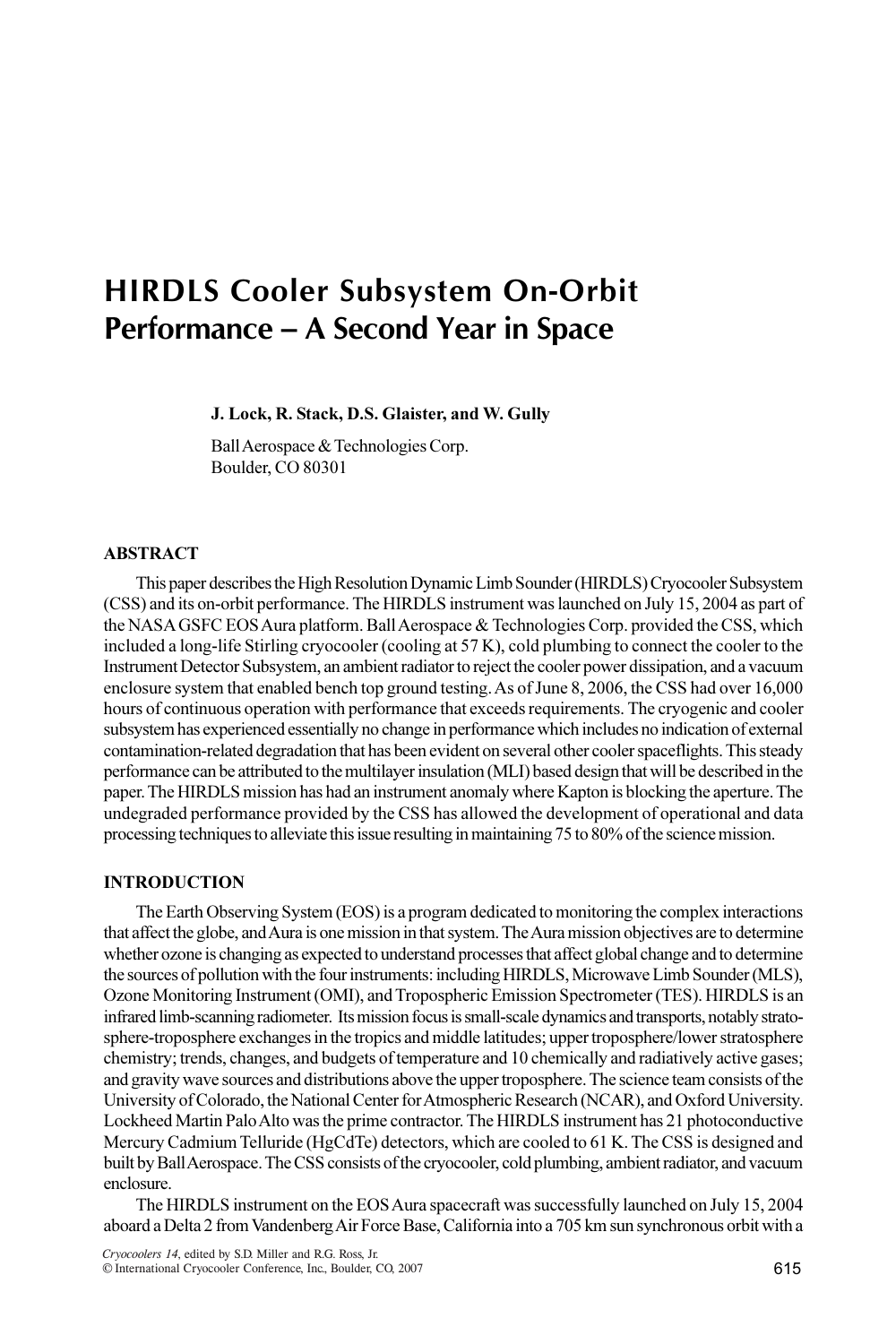98° inclination and a 1:45 PM equator crossing time. After the initial instrument checkout, the cryocooler was ramped up to 80% stroke on August 10, 2004. Since that time, the cryocooler has been in continuous operation.

Unrelated to the CSS, the HIRDLS instrument had an on-orbit anomaly that initially resulted in significantly degraded instrument performance and instrument science. The instrument's aperture view is approximately 85% blocked most likely due to a 2-layer Kapton contamination closeout shield that became dislodged during ascent. The HIRDLS team is continuing efforts to refine the obstruction oscillation removal and radiance correction schemes. The team has continued analysis of the pitch maneuver (view to space calibration) data to better characterize the obstruction oscillation and how to correct for it. These studies of the pitch maneuver data provided essential information about how to correct for the radiometric uncertainties caused by the obstruction in the aperture. Results indicate that there are phase and amplitude shifts, orbital and seasonal variations, and scan direction variations in the data. The team is in the process of implementing a correction scheme that removes ~95% of the oscillation. The refined correction scheme will be in place for production data processing in June 2006. These techniques are applicable to all the data taken to date. Without the development of these techniques, the mission might have ended at the end of fiscal year 2005. The mission is now funded for its full 5 years, until 2009. The CSS has provided temperature stability in the mK range, which has been instrumental in the success of the techniques used to mitigate the Kapton blockage issues. These processing techniques with the temperature stability will allow for 75 to 80% of the mission science to be achieved.

## CRYOCOOLER SUBSYSTEM DESCRIPTION

Ball Aerospace was responsible for designing and building the CSS. The HIRDLS cryocooler is a single-stage Stirling design with its primary design point at 57 K. The HIRDLS cryocooler is mounted directly to an ambient radiator to reduce integration complexity and to reduce the total mass of the system. The weight-relieved radiator panel provides the necessary waste heat rejection while also acting as the structural mount for the cryocooler. The close proximity between the radiator and the cryocooler eliminates the thermal bus that would otherwise be necessary and that would increase both the mass and the parasitic heat loads. The radiator mounts to the spacecraft through four blade-style flexures to mitigate effects of thermal expansion differences between the spacecraft and the radiator and to reduce the instrument to radiator heat leak path. Figure 1 shows the HIRDLS cryocooler mounted into the radiator. The mass of the CSS, including electronics, is 27 kg. A cryogenic vacuum housing surrounds the cold finger. Before system integration, the cryogenic vacuum housing is capped off to bench tested the system in an ambient environment. During the integration, the vacuum housing was mated to the detector subsystem. A more detailed description of the CSS can be found elsewhere.1,2 The engineering unit of the CSS was delivered in August 1999 and the flight unit was delivered in November 2000.



Figure 1. HIRDLS cryocooler mounted into radiator.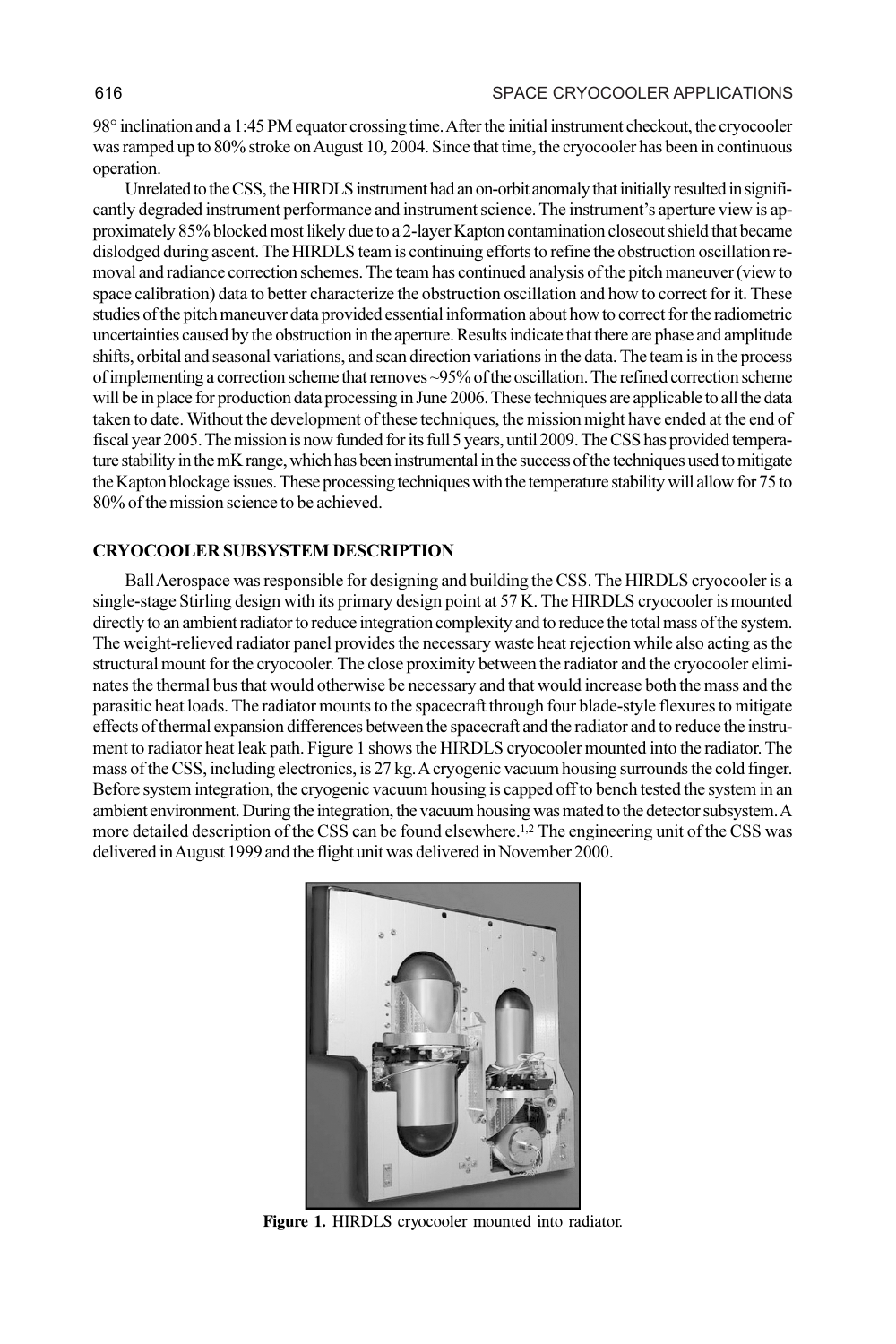MLI has been used in the CSS design to minimize radiation heat transfer as opposed to the use of bare or uncovered low emissivity surfaces. Compared to a low emissivity surface design, the CSS MLI design results in improved performance (measured  $\varepsilon$ \* of 0.015 even with tight clearances less than 0.25 in.) and inherent robustness against external contamination. Essentially, MLI is robust to external contamination migration into the layers, especially the innermost cryogenic layers. MLI inherently contains water contamination that is difficult to remove, but this effect is already accounted for in the measured performance as opposed to developing with time on-orbit. Previous cryocooler space systems that have suffered from degraded performance due to contamination all had design areas that relied on no or very few layers of MLI. These systems were susceptible to significantly increased loads as the low emissivity surface emittance increased.

#### CRYOCOOLER PRE LAUNCH HISTORY

Two separate anomalies in the cryocooler occurred late in spacecraft level testing. The first in August 2003 was a failed counterbalance mechanism, and the second in November 2003 was a failed communication due to an electrical short. The investigation of the first anomaly was extensive leading to a 4- to 5 month launch delay. The counterbalance anomaly was observed after spacecraft sine, acoustic, and shock testing. The corrective action was to disable the counterbalance drive circuitry and short the motor wires, which results in a slightly increased force to the HIRDLS instrument of approximately 4.4 N (1 lbf) that was determined to have undetectable impact on the HIRDLS instrument, the spacecraft, or other instruments. Because the cryocooler was not removed from the instrument, the root cause was not definitively identified. However, the probable cause was overstroking by the instrument of the displacer for 3 months prior to spacecraft testing. The counterbalance design on the HIRDLS cryocooler was susceptible to overstroke because it only had a soft stop in one direction. The current Ball Aerospace generation of cryocoolers had designed out the counterbalance overstroke susceptibility for other reasons long before the anomaly on HIRDLS occurred. The second anomaly was resolved quickly with minimal schedule impact to the program. The short was caused by a test point located at frame contact and is not associated with the cryocooler technology. Neither of these anomalies has affected on-orbit performance of the CSS.

## HIRDLS CSS ON-ORBIT PERFORMANCE

The HIRDLS cryocooler has been operating since initial ramp up on August 10, 2004. On-orbit data are collected each day; Figures 2 through 4 are points taken at midnight GMT every day. Figure 2 details the displacer cold tip temperature and the detector temperature. The detector temperatures have varied less than ±2.8 mK for nearly 2 years. Figure 3 details the CSS heat rejection temperatures including the compressor, displacer, and radiator. Finally, Figure 4 shows the cryocooler stroke as a function of time. Cryocooler stroke is an indication of how hard the cryocooler has to work to meet the detector temperature requirement. As the stroke increases, the input power required for constant detector temperature also



07/01/04 03/01/05 11/01/05 07/01/06 07/01/04 03/01/05 11/01/05 07/01/06 Figure 2. On-orbit displacer cold tip and detector temperatures (K). Note that the detector temperature is within a  $\pm 2.8$  mK range.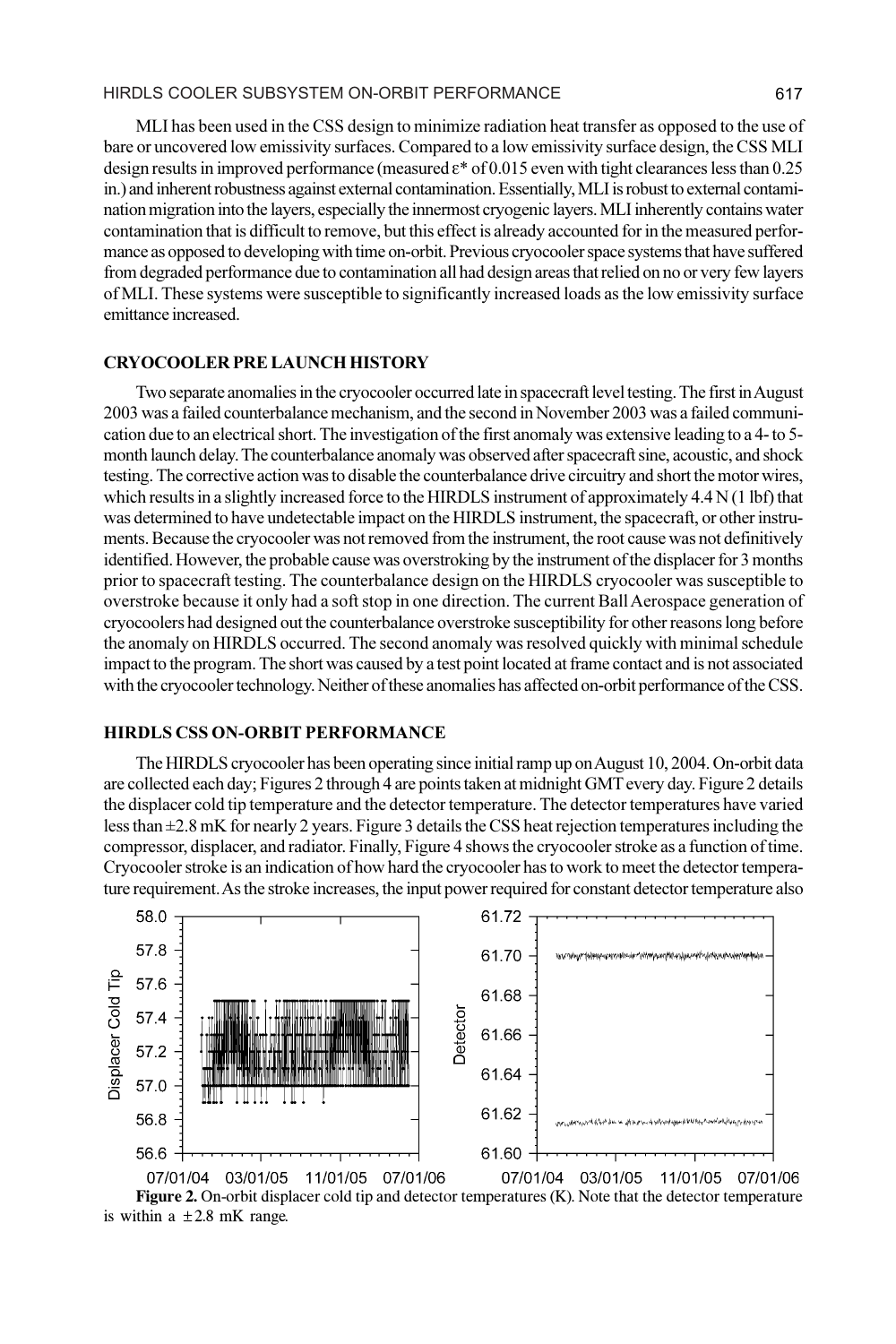



Figure 3. On-orbit rejection temperatures (°C).

Figure 4. On-orbit cryocooler stroke performance for HIRDLS (solid lines) and AIRS (dashed  $lines).$ <sup>3,4</sup>

increases. Figure 4 shows a slight increase in stroke over time to keep constant detector temperature. This load increase is due to contamination on the cryogenic surfaces changing the surface emissivity and therefore increasing the loads. In general, cryocooler stroke would be allowed to rise to approximately 90% before decontamination operational modes would be used to remove condensation on the cryogenic surfaces. Alternatively, input power limitations might drive a decontamination cycle before the 90% level is reached. Preflight operational plans for the HIRDLS instrument called for decontamination cycles every few weeks during the first year of operation. Such a decontamination cycle has not been required during the first year of cryocooler operation because the stroke has increased less than 2% from 75.0 to 76.5%. This extremely small level of contamination is unprecedented in cryocooler operational data released into the public domain.

By comparison, two recent flight cryocoolers on Atmospheric Infrared Sounder (AIRS) and TES have experienced significant performance degradation.<sup>3,4,5</sup> The AIRS instrument is on the EOS Aqua spacecraft, which is in 705-km sun synchronous orbit with a 1:30 PM equator crossing time. AIRS employs redundant pulse tube cryocoolers to cool its infrared focal plane to 58 K; its cryogenic system design is discussed in a previous paper.<sup>3</sup> During the initial operation, the AIRS cryocooler stroke was increasing at the rate of 1.02% per week. After an initial decontamination cycle, this rate was reduced to 0.63% per week, and a second abbreviated decontamination cycle was attempted on Day 168 with a final stroke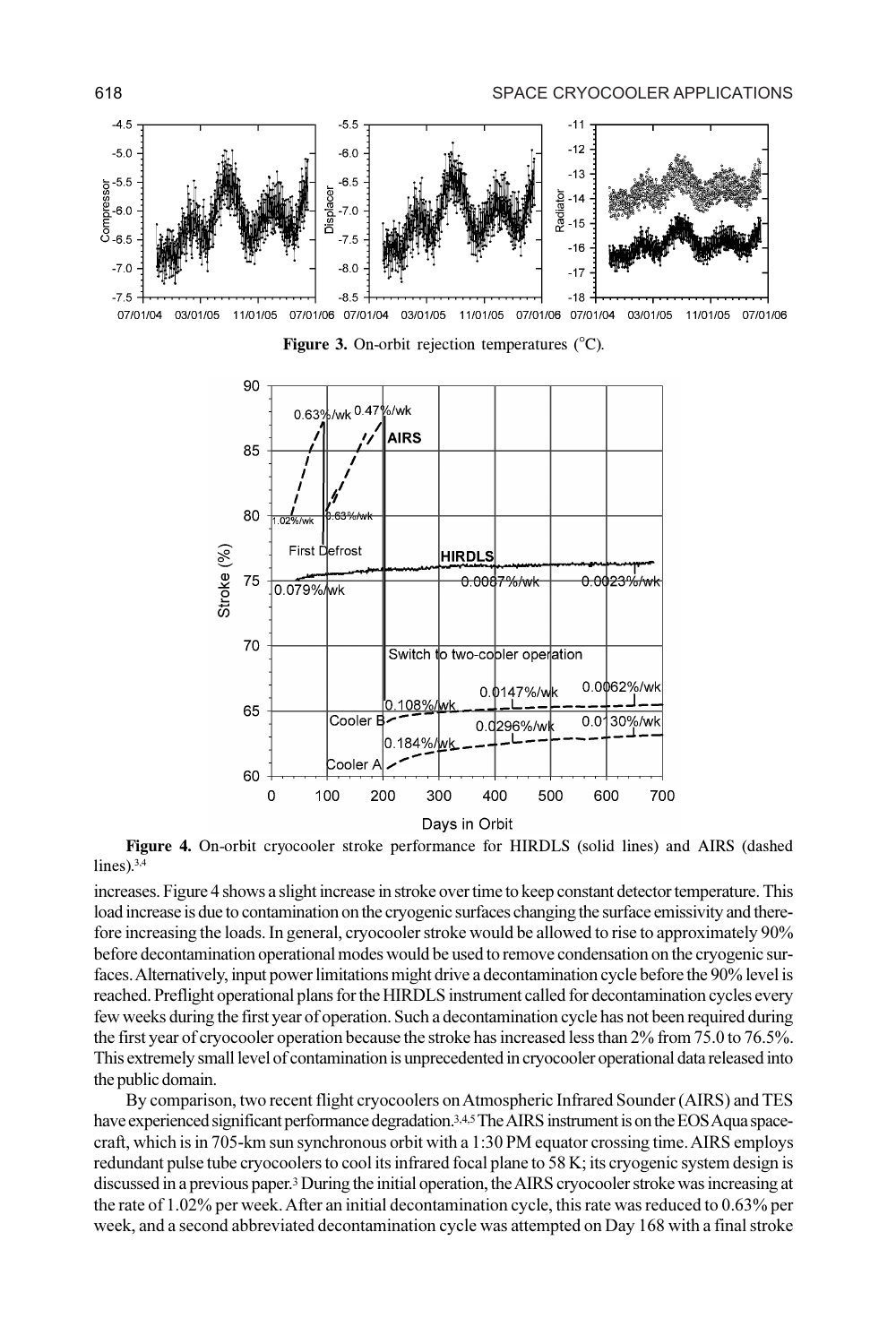#### HIRDLS COOLER SUBSYSTEM ON-ORBIT PERFORMANCE 619

change of 0.47% per week. Eventually, the AIRS operational team decided to turn on the redundant cooler to reduce the number of required deicing operations. Figure 4 compares the AIRS and HIRDLS cryocooler stroke performance for the first 2 years. The TES instrument is on the EOS Aura spacecraft with HIRDLS; its cryogenic system design is discussed elsewhere.<sup>5</sup> TES employs two pulse tube cryocoolers to cool four focal planes in two separate housings to 65 K. During the first 12 days of cryocooler operation, the cooler stroke increased at a rate of 0.467% due to ice buildup on the exposed cold detectors and other cold surfaces. This ice caused a reduction in the IR transmissivity; decontamination cycles were initiated when IR transmission losses rose to 60%. During the first year of operation, the TES instrument completed nine decontamination cycles. These decontamination cycles were required to meet the IR transmission loss limit, not because the cryocoolers did not have the required capacity or because of an input power limit. Figure 5 shows the on-orbit comparison of the stroke performance on HIRDLS and TES for the first year in orbit. Only Cooler A is shown for TES for clarity; Cooler B exhibited the same performance except that its initial stroke level was 50.5% rather than 42.7%. While decontamination cycles were not required because of cooler capacity or input power issues, it seems likely that such decontamination cycles would have been required eventually given the high rate of stroke increase. Finally, Figure 6 compares the stroke rate of change for all three instruments: AIRS; HIRDLS; and TES. From this figure, the HIRDLS rate of change started and has remained significantly below those of AIRS and TES over the same time periods. Because of this remarkable performance, HIRDLS has not required a single decontamination cycle for its entire mission unlike both AIRS and TES.

#### HIRDLS ON-ORBIT PERFORMANCE SUMMARY

The HIRDLS CSS has performed exceptionally well since the cryocooler was turned on August 10, 2004. The prelaunch anomalies experienced by the cryocooler in late 2003 have not reoccurred. During the 2 years of operation, the cryocooler stroke has increased by only 1.5%, which is unprecedented in the open literature. Because the CSS has not experienced any performance degradation, instrument operations have not been interrupted with deicing cycles unlike AIRS and TES, both of whom have required multiple deicing cycles. Detector temperature stability provided by the CSS has been a significant factor in the success of the data processing techniques used by the HIRDLS instrument team to mitigate the effects of the Kapton blockage.



Figure 5. On-orbit cryocooler stroke performance for HIRDLS (solid lines) and TES (dashed lines) during the first year of operation.<sup>5</sup>